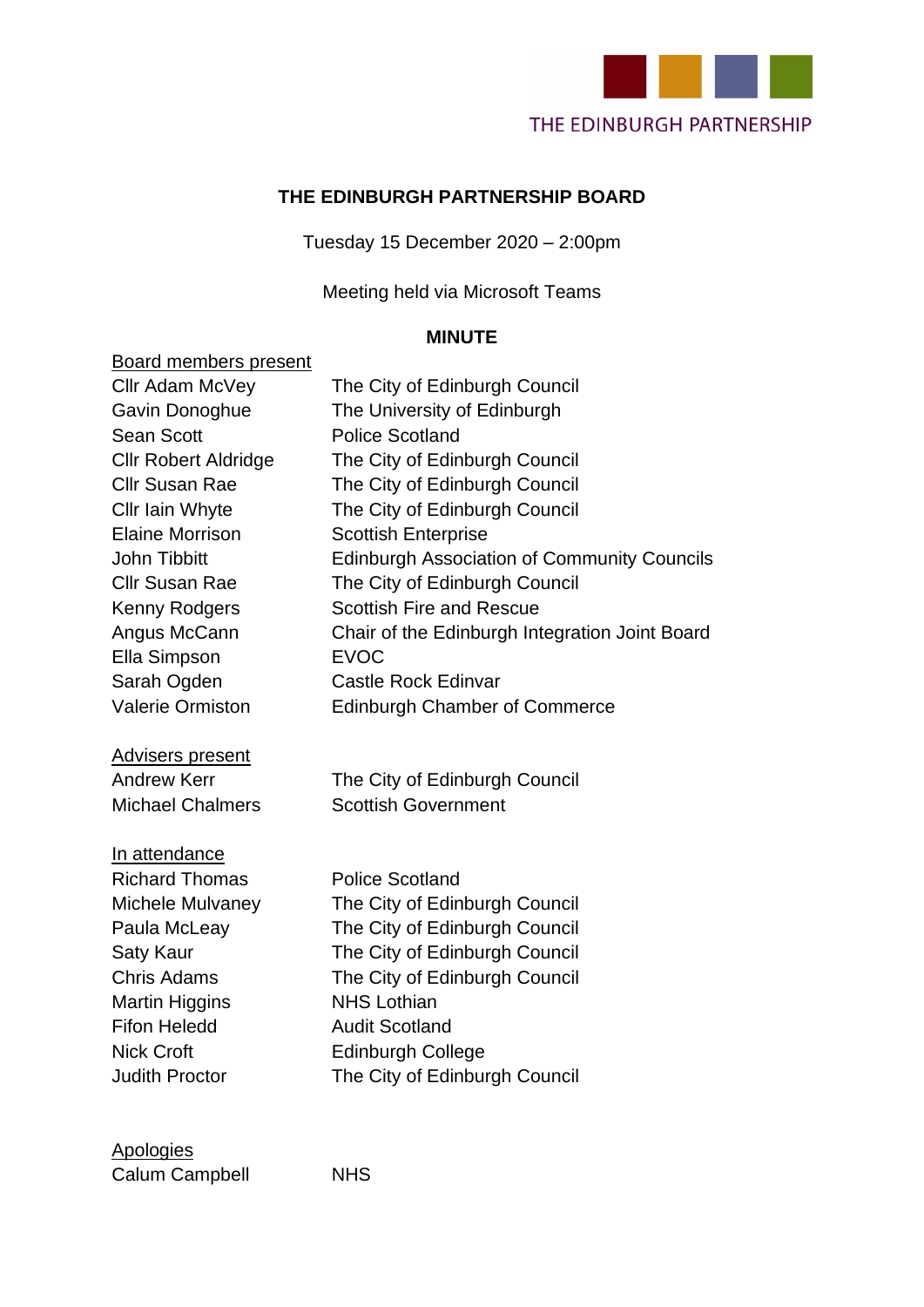### **1 Minutes**

### **Decision**

To agree the minutes of 29 September 2020 as a correct record.

### **2 Best Value Assurance Audit**

The City of Edinburgh Council had recently undergone a Best Value Assurance Audit with the report published on 26 November 2020. An area of focus was partnership working and community engagement and while the audit related to the Council, given the legal duties of partners, the recommendations made around partnership working were of concern to the Board and, in particular, statutory partners. Details of the findings of relevance to the Edinburgh Partnership were presented and a mechanism for developing a collaborative response by the Board was proposed.

### **Decision**

- 1. To agree to the convening of a working group comprising, as a minimum, senior officers from those public bodies required to support and facilitate community planning, together with EVOC for the Third Sector.
- 2. To note that the senior Council officer who would convene the working group would be Paul Lawrence, Executive Director of Place, and nominations from other partners were sought by close of play on 18 December 2020.
- 3. To agree to task the working group to develop a response to address the findings of the audit with this to be reported to the Board by March 2021.
- 4. To agree to the recommendation by the Children's Partnership that the Edinburgh Partnership identified a Lead Officer to drive digital inclusion across public services for citizens of all ages, and to communicate with children, young people and families, the general public, and services staff at all levels, and to progress this work under the auspices of the Best Value Audit Working Group.
- 5. To agree to consider Food Insecurity matters as part of the Working Group's overall remit.

# **3 Poverty Commission**

The final report of the Edinburgh Poverty Commission was presented and provided a summary of calls to action from the Commission for response by the Edinburgh Partnership, and made recommendations for actions to be incorporated through ongoing development of the Local Outcome Improvement Plan (LOIP). The report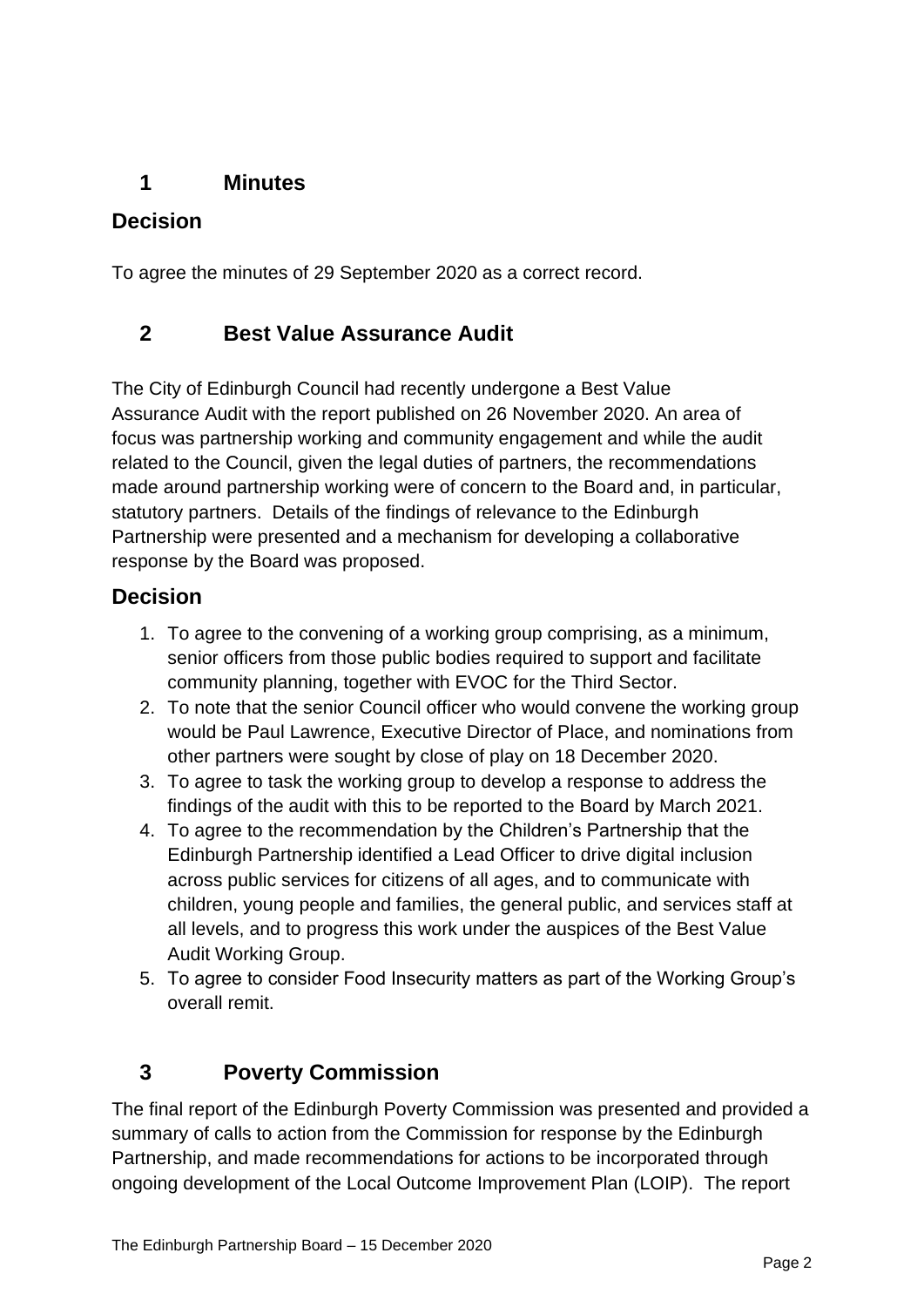also made an outline proposal for an in-principle commitment of Edinburgh Partnership match funding to support the development of the End Poverty Edinburgh citizen group, subject to a formal proposal for consideration by the Partnership in March 2021.

### **Decision**

- 1. To note the final report published by the Edinburgh Poverty Commission.
- 2. To express thanks to the independent members of the Edinburgh Poverty Commission for leading the most comprehensive inquiry into poverty and its solutions ever conducted in any local authority area in Scotland, and in particular for the more than 600 hours of volunteer time they had committed to the work of the Commission.
- 3. To express thanks also to the over 70 organisations and 1,000 participants who took time to attend meetings, workshops, interviews, focus groups, and to submit the written evidence on which the Commission has based its findings.
- 4. To agree that the Edinburgh Partnership would commit to working collectively toward embedding within the LOIP, the aim of ending poverty in Edinburgh by 2030 as defined by the four targets set by the Commission such that by 2030:
	- i. No-one in Edinburgh needed to go without basic essentials they needed to eat, keep clean, stay warm and dry.
	- ii. Fewer than one in ten people were living in relative poverty in Edinburgh at any given time.
	- iii. No-one in Edinburgh lived in persistent poverty.
	- iv. No-one in Edinburgh experienced stigma due to their income.
- 5. To Agree that the Edinburgh Partnership should consider an annual report on progress against delivery of actions to end poverty in Edinburgh, incorporating reporting against progress towards meeting each of the four end poverty targets outlined above, and with the first such report to be prepared for Autumn 2021.
- 6. To note Appendix 1 of the report and the specific calls to action the Commission had made for leadership and delivery by the Edinburgh Partnership as a collective.
- 7. To note that a number of these actions were already in development as part of the LOIP Action Plan and agree that the LOIP Delivery Group developed proposals to ensure that appropriate outstanding partnership actions were further developed and incorporated as core elements of the LOIP Action Plan.
- 8. To note the importance of a joined-up approach to advice and information as a foundation of poverty prevention that enables and supports citizens to fully claim entitlements and avoid the damaging impact of debt that could lead to increased crisis and homelessness.
- 9. To agree that, in line with the LOIP progress update and as a matter of priority in response to current economic conditions, the LOIP delivery group should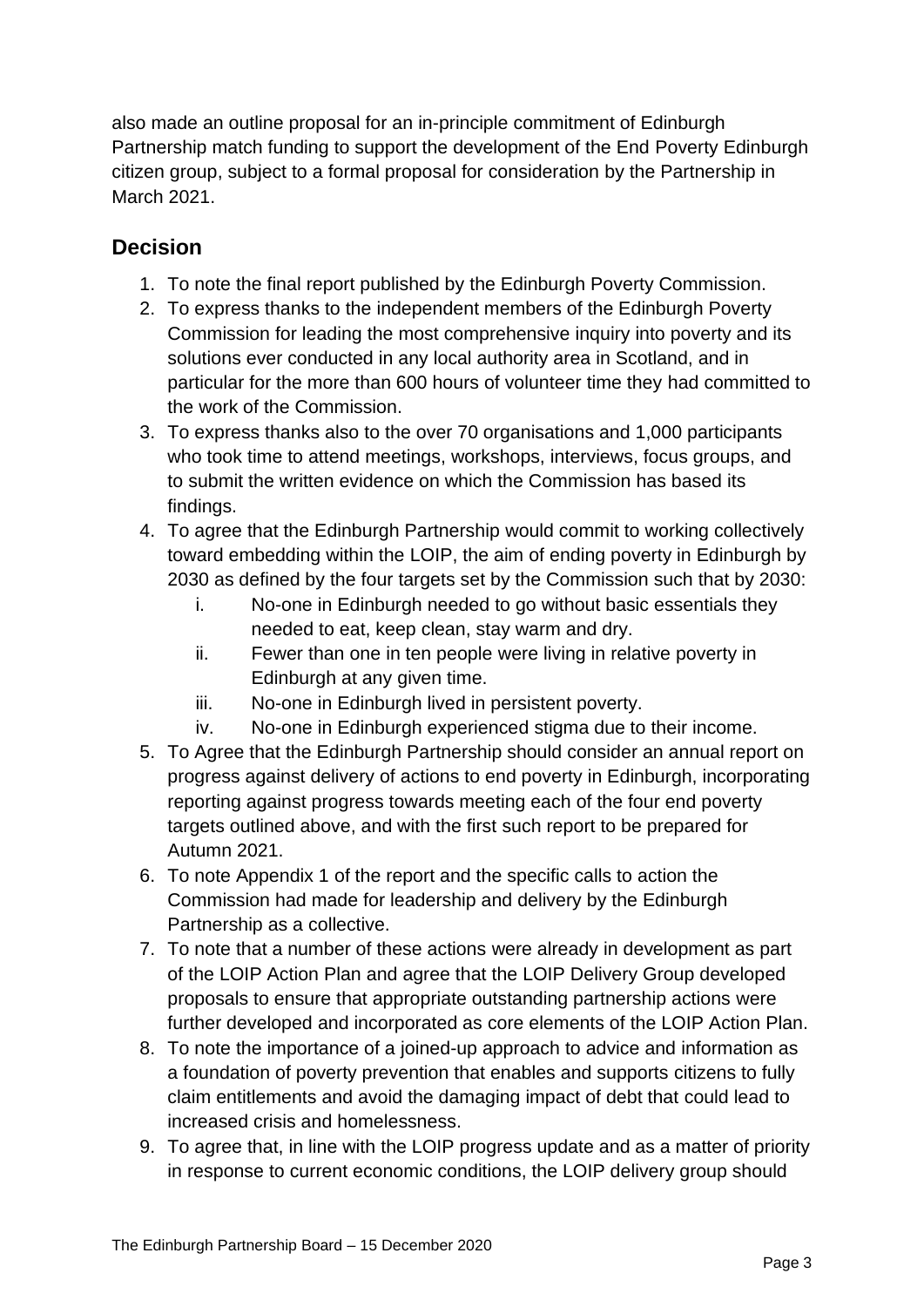develop a project outline for a new partnership approach to the commissioning and delivery of advice and information services across the city.

- 10.To agree that, in addition to collective measures described above, all partnership members should prepare, for publication on the Edinburgh Poverty Commission website, an outline of the commitment and actions to be taken by their own individual organisations in response to the commission calls to action.
- 11.To agree to meet with the new End Poverty Edinburgh citizen group to discuss future ways of working to ensure that the voices of people with experience of poverty continue to inform the way the Partnership plans and delivers services.
- 12.To agree, subject to approval of detailed proposals, to provide match funding for ongoing support and development of the End Poverty Edinburgh citizen group from 2021/22, and to agree that such work was carried out with appropriate alignment to Partnership approaches to community engagement and the taking forward of published findings from the Mind the Craic programme.

#### **Declaration of Interests**

Councillor Day declared a non-financial interest in the above item as a Poverty Commission Member.

### **4 Food Insecurity**

The Scottish Government's initial funding for Covid19 support activities ended in September 2020. On 20 October 2020 the Scottish Government announced that a £30 million package of funding was being made available to local authorities to support people facing financial hardship because of coronavirus. Edinburgh's allocation had been confirmed as £1.36m. This funding would be primarily used to provide direct financial support through various schemes such as the Scottish Welfare Scheme and other financial support initiatives. It would also be used to reinstate the Council/EVOC coordinated emergency food support pathway that operated efficiently during the first months of the pandemic. In addition to these immediate support activities and consistent with feedback from the third sector, work was also being planned to engage with partner organisations on future service provision, including tackling food insecurity. This work would align with the Council's response to the Edinburgh Poverty Commission's recent publication.

### **Decision**

1 To note the update in relation to the ongoing immediate support activities which were underway to address financial hardship associated with COVID-19.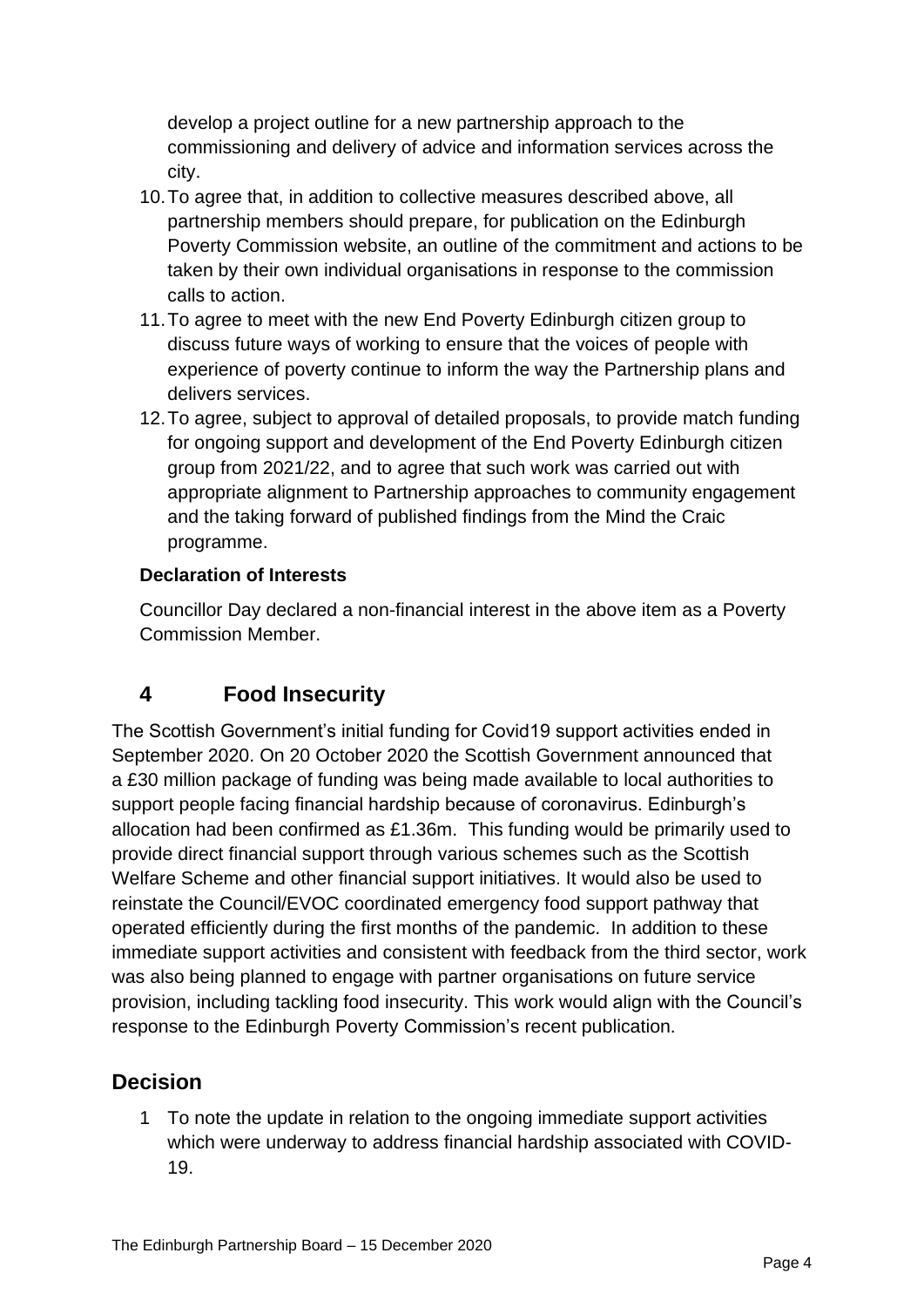2 To note the Council's intention to engage with the third sector on a longerterm strategy to tackle financial hardship in Edinburgh.

## **5 Local Outcome Improvement Plan (LOIP) – Progress Update**

The Edinburgh Partnership was required under the Community Empowerment (Scotland) Act 2015 to produce a Local Outcome Improvement Plan (LOIP). A progress report on the current plan, approved in October 2018, was provided in the last cycle of the Board. This report provided an update on progress in the development of the priorities of the plan through the LOIP Delivery Group. It addressed the partners' approach to recovery planning and the findings from the Poverty Commission, together with existing activity across the city, to avoid duplication, and create distinct action that adds value to the overall strategic approach.

# **Decision**

- 1. To agree to note, review and discuss the progress made in developing the LOIP delivering LOIP priorities, as set out in this report.
- 2. To agree to provide the LOIP Delivery Group with the mandate to progress activity in relation to the review of commissioning, funding and service provision with a view to establishing clear aims and co-ordination of income maximisation services in Edinburgh.
- 3. To agree that a structured workshop was held for the Board to assist in identifying actions in relation to priority 3:
- 4. To agree the approach for the further development of LOIP, and the intention to accelerate delivery of LOIP priorities through a strengthened delivery plan.
- 5. To agree to recognise the need for the LOIP to incorporate actions resulting from the Edinburgh Poverty Commission recommendations, after Board consideration of those recommendations.

### **6 Locality Improvement Plans**

The city's four revised Locality Improvements Plans for were presented for approval and a summary of next steps.

### **Decision**

- 1. To note the delay to present the plans for approval in Summer 2020 due to the COVID-19 global pandemic.
- 2. To approve the four revised plans as presented in Appendices 1-4 of the report.
- 3. To note the work to develop detailed action plans was ongoing and included alignment of local performance indicators with citywide measures to strengthen the approach to performance monitoring.